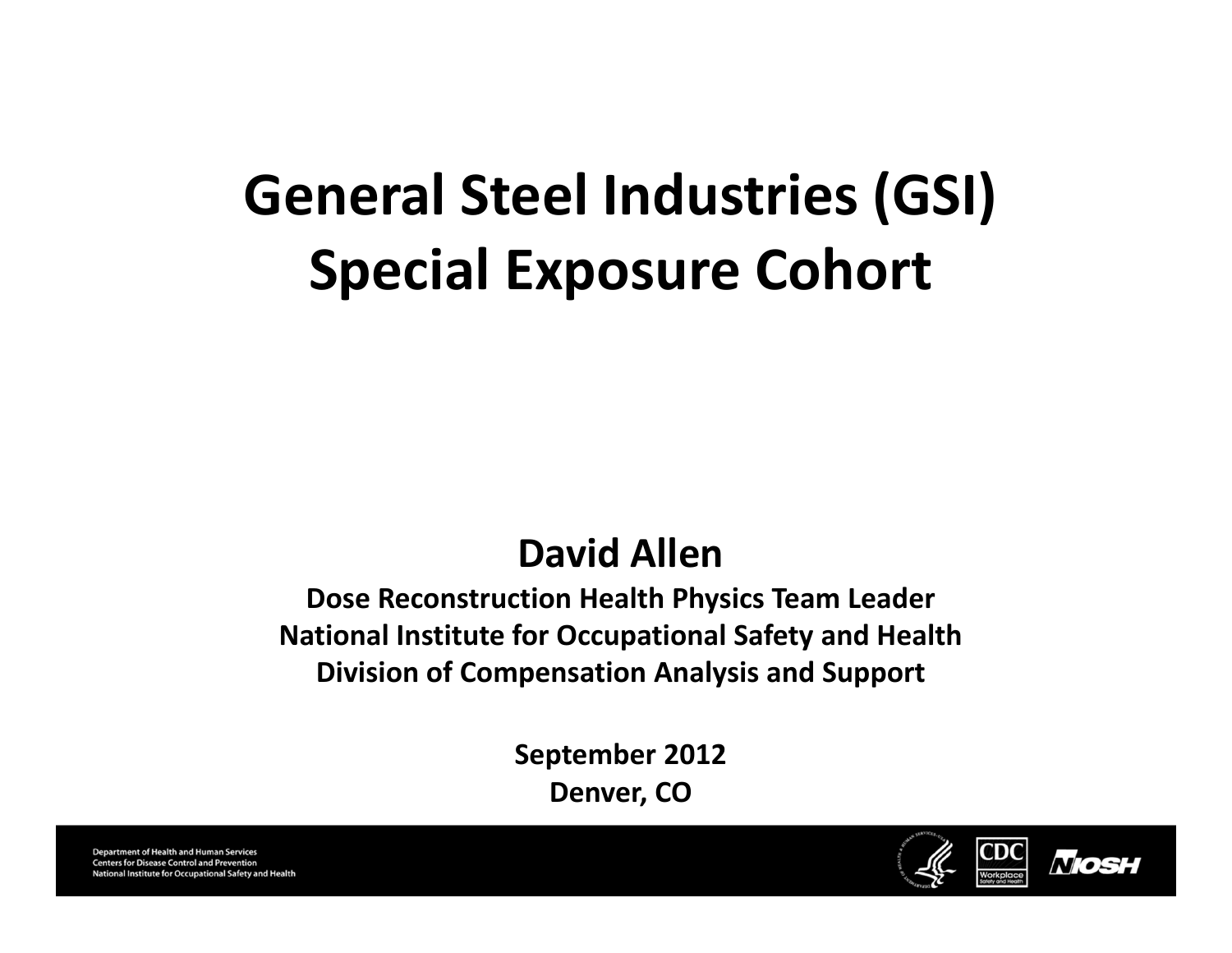# **GSI Uranium Airborne**

- **Performed radiography examinations of uranium metal using betatrons**
- **No correction of defects or other manipulation of uranium metal was reported**
- **Potential airborne from uranium corrosion products**
- **Used surrogate data to define airborne**
- П **Data reviewed against surrogate data criteria**

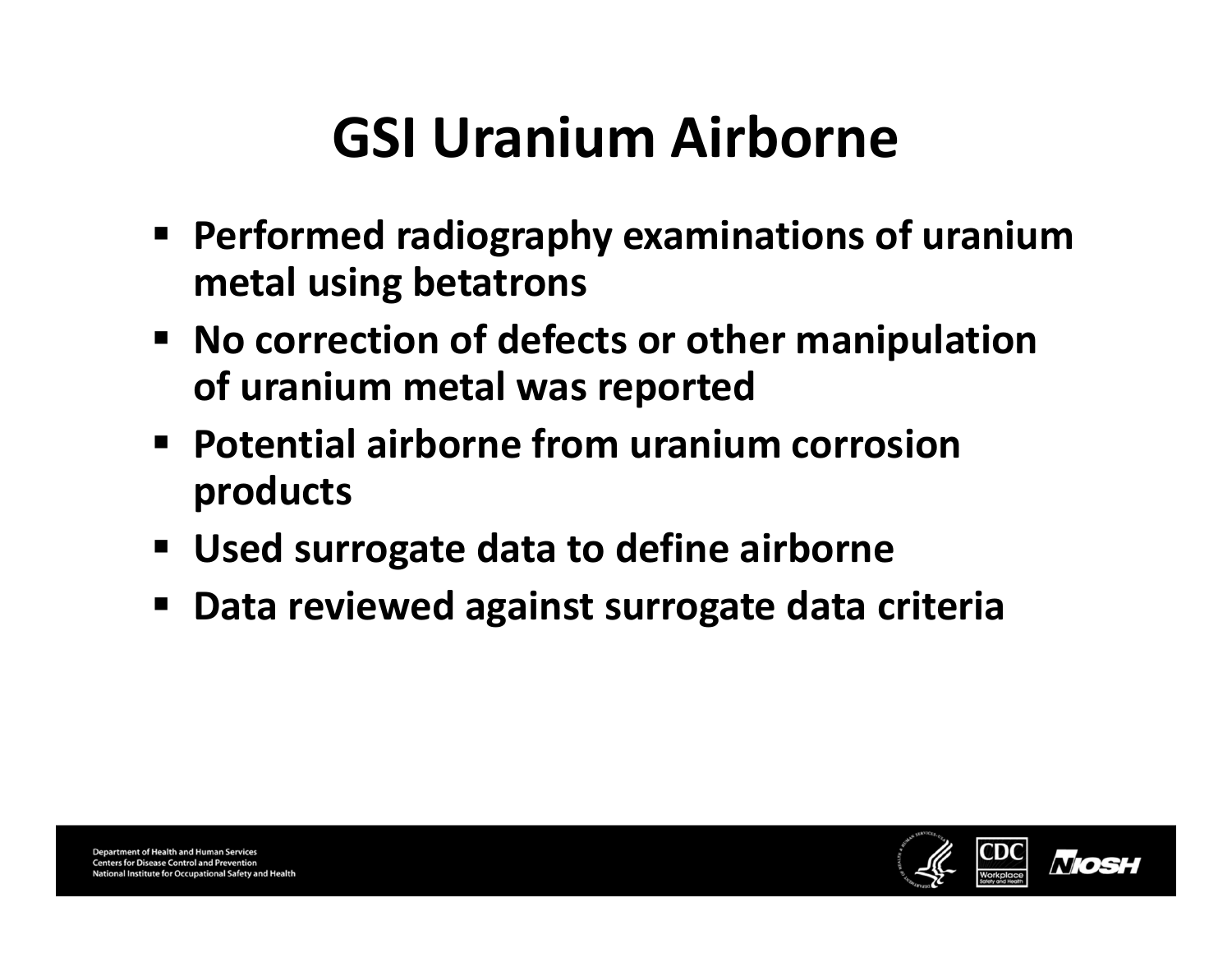# **Airborne from Uranium Metal**

- **Airborne data from handling cold uranium metal very limited**
- **Most work with uranium metal involves heating which greatly increases oxidation rate**
- **Machining does not require heating but does create heat routinely causing smoke from machining or chip fires.**
- **Applicable surrogate data limited due to other, greater sources of airborne in the vicinity**

**Department of Health and Human Services Centers for Disease Control and Prevention** nal Institute for Occupational Safety and Health

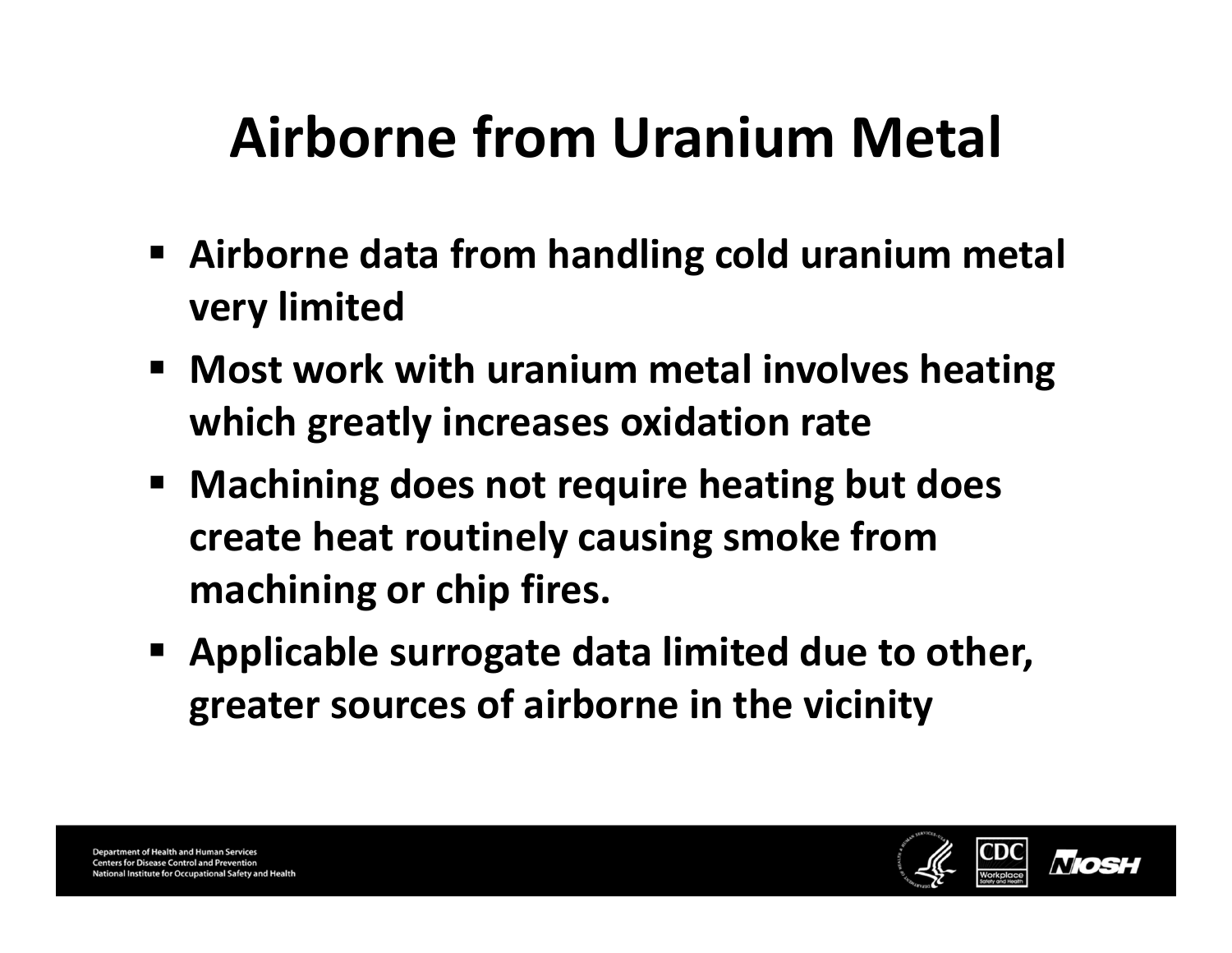### **Heald Machine Company**

- **Machined uranium slugs**
- **Samples while machining slugs**
- **No samples while handling cold dry metal**
- **If handling caused high airborne, some should remain in area while other samples were taken**
- **Highest sample, 11 dpm/m3**

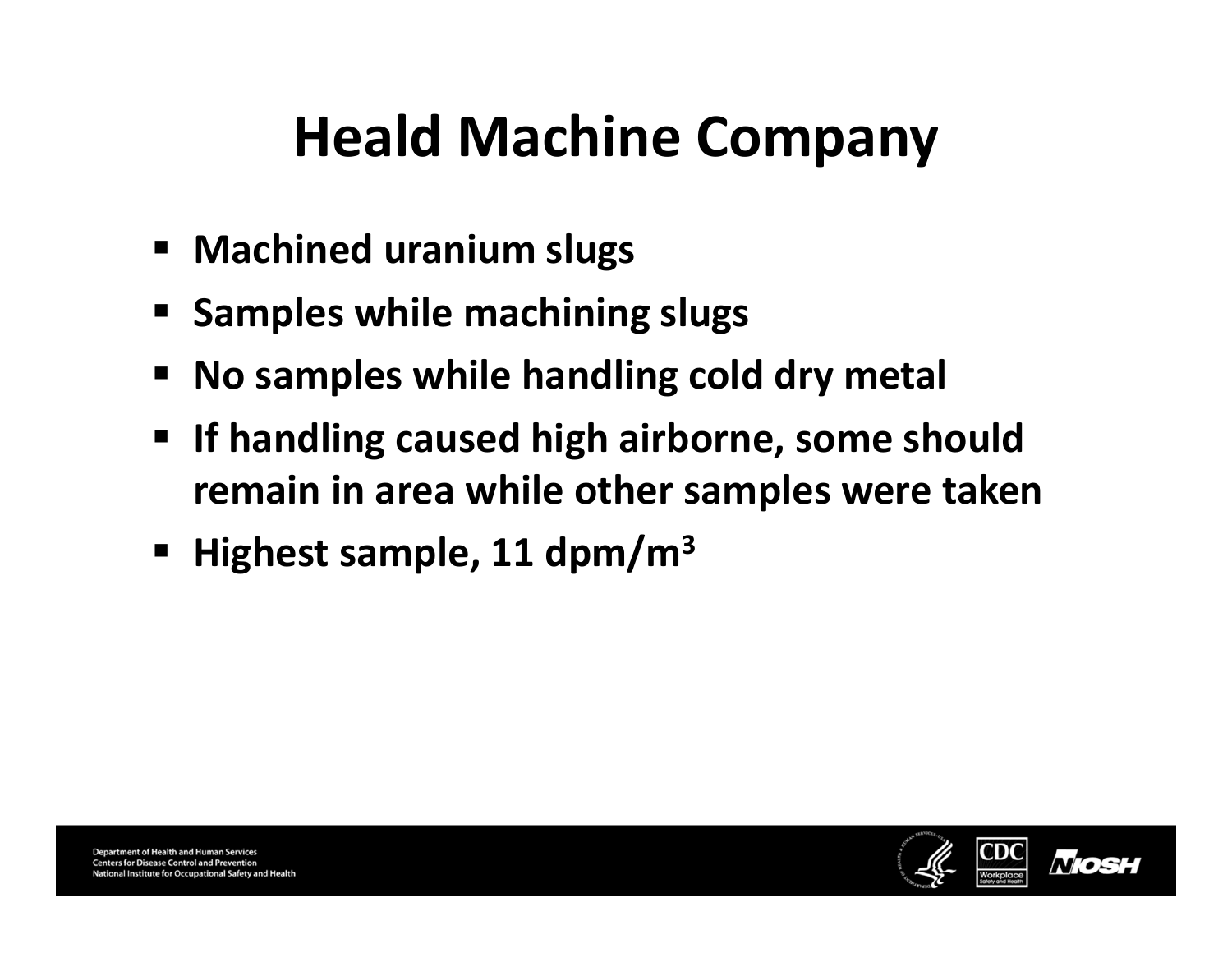# **Chambersburg Engineering**

- **Forged hot uranium slugs**
- $\blacksquare$  **Maximum airborne 174 dpm/m3while loading cold slugs into furnace**
- **Work included removing hot slug from furnace and taking them to impactor 7 feet away**
- **Interference from forging hot uranium 7 feet away likely interfered with cold handling samples**

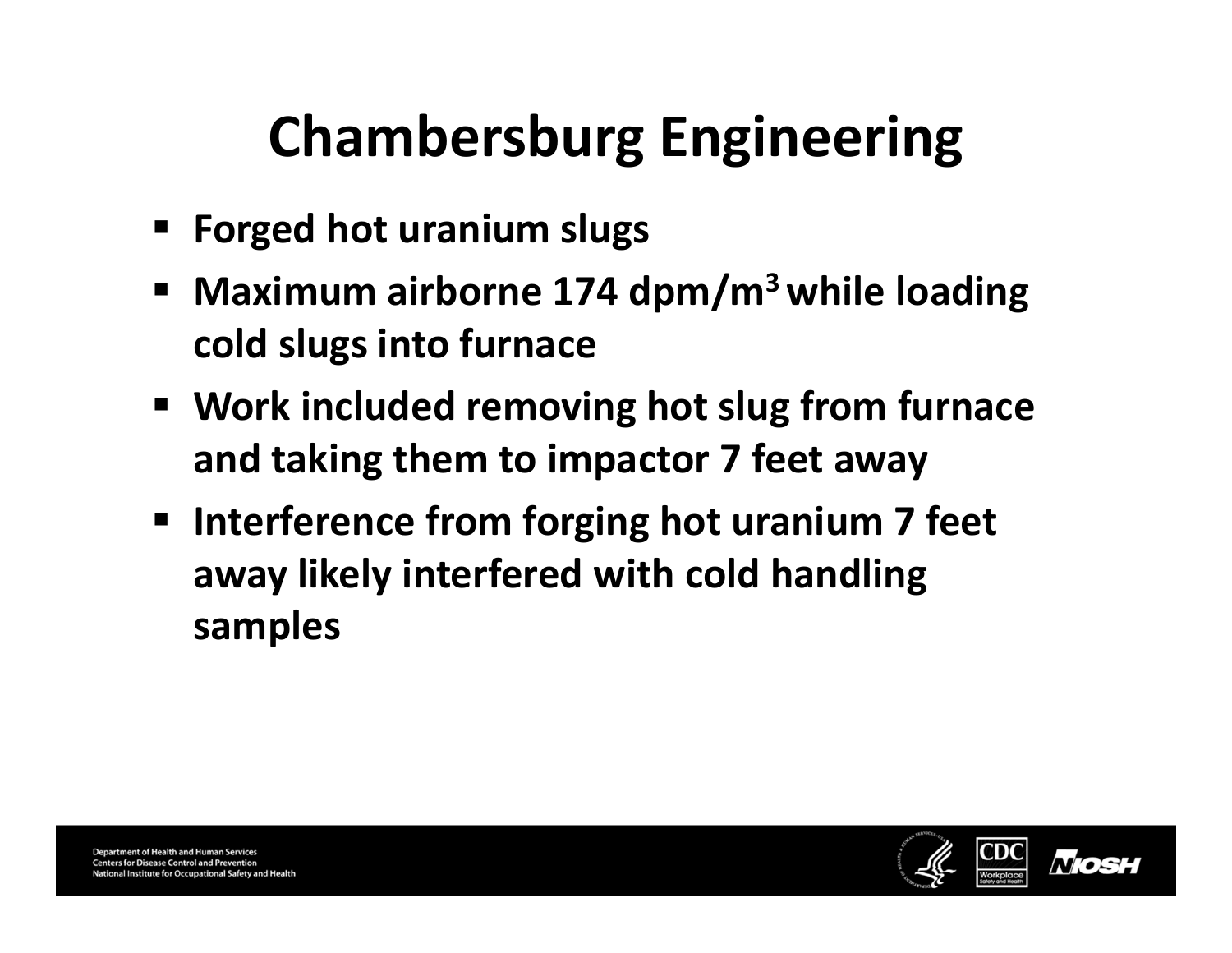# **Leblond**

- $\blacksquare$ **Work involved boring <sup>a</sup> hole in uranium billets**
- $\blacksquare$  **Three BZ samples taken while hooking hoist to billets and placing them into position**
- **Maximum air sample for moving billets was 9 dpm/m3**